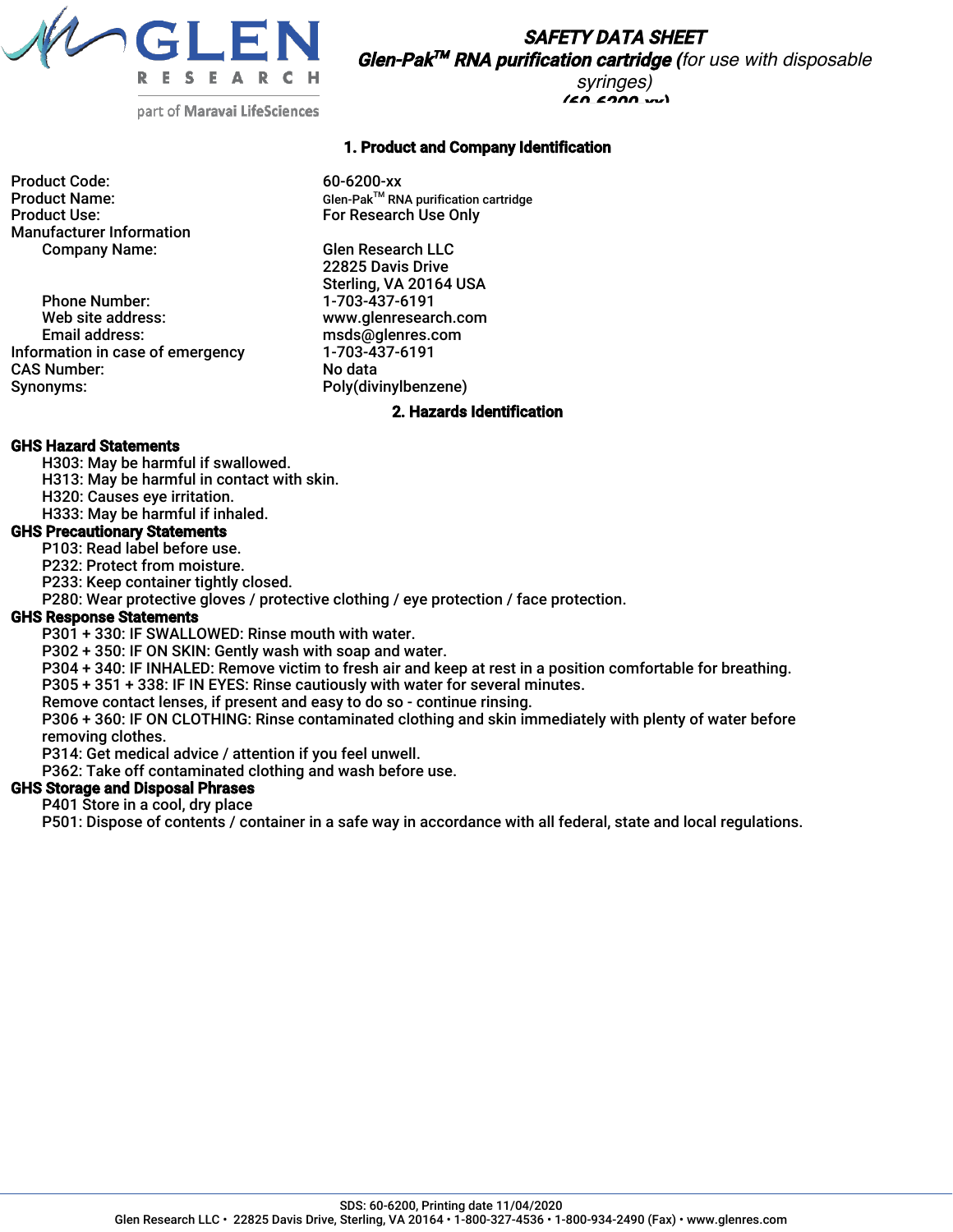# SAFETY DATA SHEET

Glen-Pak TM RNA purification cartridge *(for use with disposable syringes)* (60-6200-xx)

## Emergency Overview

No known OSHA hazards. May cause eye, skin, and respiratory tract irritation. Avoid dust inhalation. Route(s) of Entry: Inhalation? Yes Skin? Yes Eyes? Yes Ingestion? Yes Potential Health Effects (Acute and Chronic) No data available. Recommended Exposure Limits No data available. LD 50 / LC 50 No data available. Signs and Symptoms of Exposure No data available. Medical Conditions Generally Aggravated By Exposure No data available. 3. Composition/Information on Ingredients

| <b>Product Name</b>                  | CAS#                 | <b>Concentration</b> | M.W.    | <b>Formula</b> |
|--------------------------------------|----------------------|----------------------|---------|----------------|
| Glen-Pak™ RNA purification cartridge | No data              | 100 %                | No data | No data        |
| <b>Synonyms:</b>                     | Poly(divinylbenzene) |                      |         |                |

#### 4. First Aid Measures

#### Emergency and First Aid Procedures

If inhaled, remove to fresh air. If not breathing, give artificial respiration. Get medical attention.

In case of skin contact, immediately wash skin with soap and plenty of water. Remove contaminated clothing. Wash clothing before reuse. Get medical attention if symptoms occur after washing.

If swallowed, rinse mouth with water. Get medical attention.

If in contact with eyes, rinse cautiously with water for several minutes. Get medical attention if symptoms occur after washing. Remove contact lenses if present and continue rinsing.

#### 5. Fire Fighting Measures

| <b>Flash Point:</b>                                                         | No data      |                                                                                                           |
|-----------------------------------------------------------------------------|--------------|-----------------------------------------------------------------------------------------------------------|
| <b>Explosive Limits:</b>                                                    | LEL: No data | UEL: No data                                                                                              |
| <b>Fire Fighting Instructions</b>                                           |              |                                                                                                           |
|                                                                             |              | A finely divided dust aerosol may be explosive, although the exact conditions of the hazards are unknown. |
| Wear appropriate protective clothing to prevent contact with skin and eyes. |              |                                                                                                           |
| Wear a self-contained breathing apparatus (SCBA) if necessary.              |              |                                                                                                           |
| <b>Flammable Properties and Hazards</b>                                     |              |                                                                                                           |
| No data available.                                                          |              |                                                                                                           |
| <b>Hazardous Combustion Products</b>                                        |              |                                                                                                           |
| <b>Oxides of Carbon</b>                                                     |              |                                                                                                           |
| <b>Suitable Extinguishing Media</b>                                         |              |                                                                                                           |
| Use a Class A Extinguisher (Dry chemical, carbon dioxide, water or foam).   |              |                                                                                                           |
| <b>Unsuitable Extinguishing Media</b>                                       |              |                                                                                                           |
| No data available.                                                          |              |                                                                                                           |
|                                                                             |              |                                                                                                           |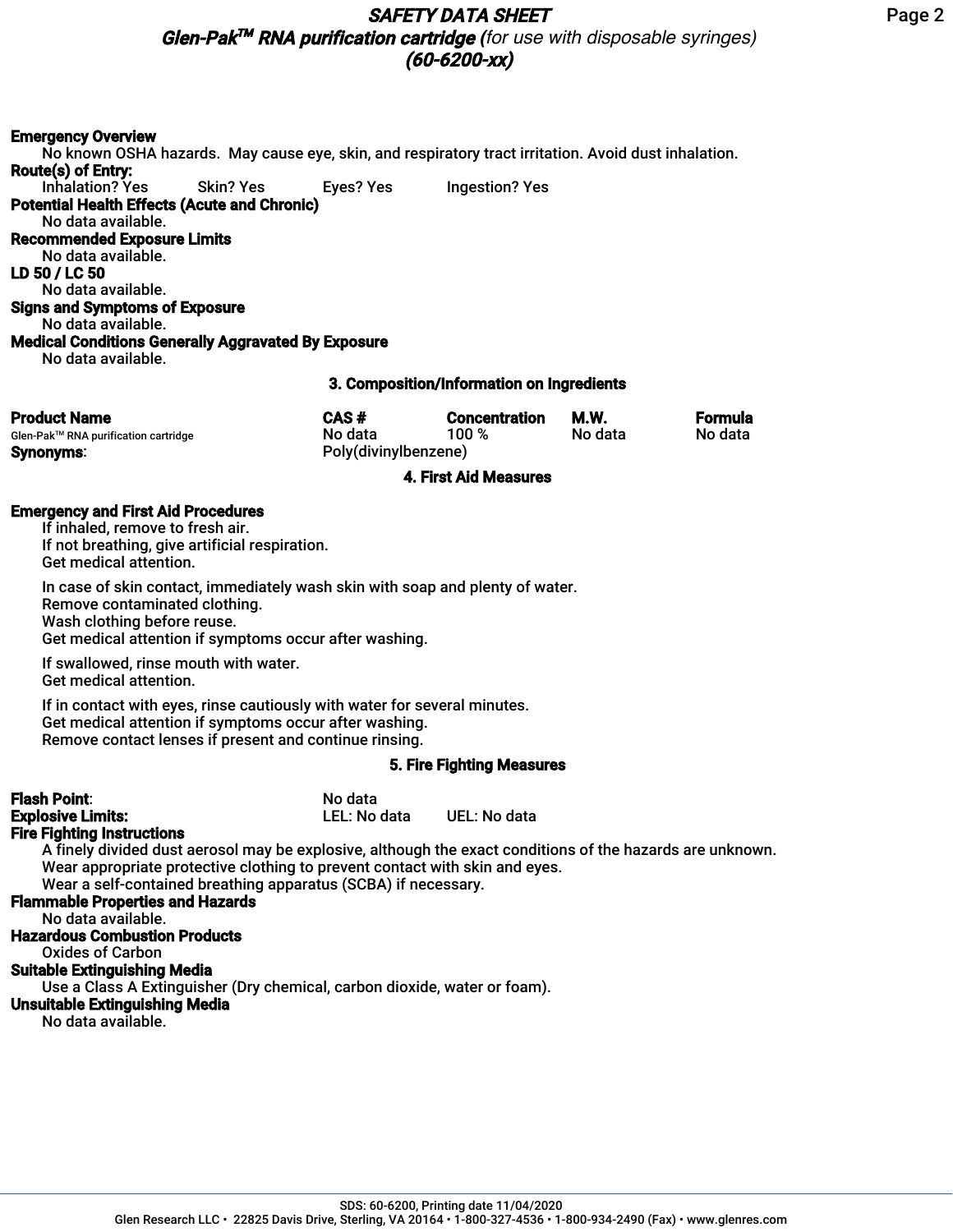# SAFETY DATA SHEET Glen-Pak TM RNA purification cartridge *(for use with disposable syringes)* (60-6200-xx)

## 6. Accidental Release Measures

## Steps To Be Taken In Case Material Is Released Or Spilled

Sweep up bulk of material and finish by wiping with a damp towel. Do not let product enter the drain. Wear impermeable gloves, safety glasses, dust mask and a lab coat when cleaning up the spill. A NIOSH dust mask is recommended when a possibility of dust inhalation exists. Local exhaust is usually sufficient.

# 7. Handling and Storage

# Precautions To Be Taken in Handling

Handle using safe laboratory practices. Avoid all direct contact. Minimize dust formation. Recommended Storage Controlled room temperature Precautions To Be Taken in Storing

Keep container tightly closed. Store in well-ventilated place.

## Other Precautions

Protect from sunlight.

## 8. Exposure Controls/Personal Protection

| <b>Product Name</b><br>Glen-Pak™ RNA purification cartridge<br><b>Respiratory Equipment (Specify Type)</b>                                                                  | CAS#<br>No data                                                      | <b>OSHA PEL</b><br>No data | <b>ACGIH TLV</b><br>No data | <b>Other Limits</b><br>No data |  |
|-----------------------------------------------------------------------------------------------------------------------------------------------------------------------------|----------------------------------------------------------------------|----------------------------|-----------------------------|--------------------------------|--|
| A NIOSH dust mask is recommended when a possibility of dust inhalation exists.<br><b>Eye Protection</b><br>Safety glasses<br><b>Protective Gloves</b><br>Impermeable gloves |                                                                      |                            |                             |                                |  |
| <b>Other Protective Clothing</b><br>Normal laboratory apparel                                                                                                               |                                                                      |                            |                             |                                |  |
| <b>Engineering Controls (Ventilation etc.)</b><br>Local exhaust ventilation is usually sufficient                                                                           |                                                                      |                            |                             |                                |  |
| <b>Work/Hygienic/Maintenance Practices</b><br>Wash hands after handling                                                                                                     |                                                                      |                            |                             |                                |  |
|                                                                                                                                                                             | 9. Physical and Chemical Properties                                  |                            |                             |                                |  |
| <b>Physical State:</b><br>Appearance:<br>Odor:<br><b>Odor Threshold:</b><br>pH:<br>.                                                                                        | [ ] Gas<br>Off-white powder<br><b>Odorless</b><br>No data<br>No data | [ ] Liquid                 | [X] Solid                   |                                |  |

| Odor:                                    | <b>Odorless</b>  |              |
|------------------------------------------|------------------|--------------|
| <b>Odor Threshold:</b>                   | No data          |              |
| pH:                                      | No data          |              |
| <b>Melting Point:</b>                    | No data          |              |
| <b>Freezing Point:</b>                   | No data          |              |
| Initial Boiling Point and Boiling Range: | No data          |              |
| Flash Point:                             | No data          |              |
| <b>Specific Gravity:</b>                 | 0.8              |              |
| <b>Evaporation Rate (Water=1):</b>       | No data          |              |
| Flammability:                            | No data          |              |
| <b>Explosive Limits:</b>                 | LEL: No data     | UEL: No data |
| Vapor Pressure (vs. Air or mm Hg):       | No data          |              |
| Vapor Density (vs. Air = 1):             | No data          |              |
| <b>Relative Density:</b>                 | No data          |              |
| <b>Solubility in Water:</b>              | <b>Insoluble</b> |              |
| Partition Coefficient (n-octanol/water): | No data          |              |
| <b>Auto-ignition Temperature:</b>        | 800 $\cdot$ F    |              |
| <b>Decomposition Temperature:</b>        | No data          |              |
| <b>Viscosity:</b>                        | No data          |              |
| Percent Volatile:                        | No data          |              |
|                                          |                  |              |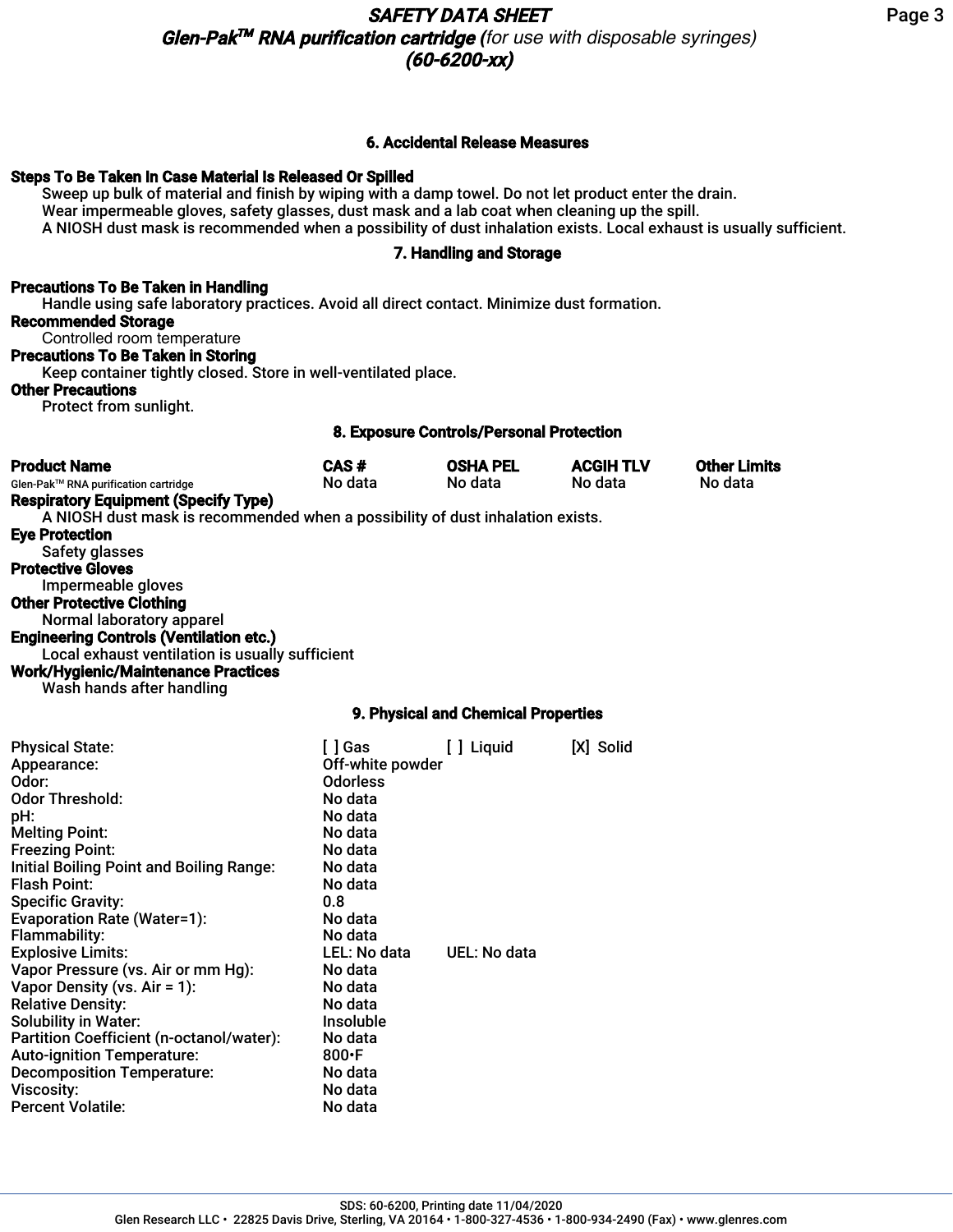## 10. Stability and Reactivity

| <b>Stability:</b><br><b>Conditions To Avoid - Instability</b>                                                                                                                                                                                              | Unstable [ ] Stable [X]       |                                    |                        |                        |  |
|------------------------------------------------------------------------------------------------------------------------------------------------------------------------------------------------------------------------------------------------------------|-------------------------------|------------------------------------|------------------------|------------------------|--|
| Stable under recommended storage conditions.                                                                                                                                                                                                               |                               |                                    |                        |                        |  |
| <b>Incompatibility - Materials To Avoid</b>                                                                                                                                                                                                                |                               |                                    |                        |                        |  |
| Strong oxidizing agents. Nitric Acid-explosive products may be formed.                                                                                                                                                                                     |                               |                                    |                        |                        |  |
| <b>Hazardous Decomposition or Byproducts</b><br>Oxides of carbon may evolve when heated to decomposition.                                                                                                                                                  |                               |                                    |                        |                        |  |
| <b>Possibility of Hazardous Reactions:</b> Will occur [ ] Will not occur [X]                                                                                                                                                                               |                               |                                    |                        |                        |  |
| <b>Conditions To Avoid - Hazardous Reactions</b>                                                                                                                                                                                                           |                               |                                    |                        |                        |  |
| Stable material, hazardous polymerization will not occur.                                                                                                                                                                                                  |                               |                                    |                        |                        |  |
|                                                                                                                                                                                                                                                            |                               | 11. Toxicological Information      |                        |                        |  |
| To the best of our knowledge, the toxicological properties of this substance have not been investigated.<br>This product should be handled with the usual care when dealing with chemicals.<br><b>Product Name</b><br>Glen-Pak™ RNA purification cartridge | CAS#<br>No data <b>canada</b> | NTP<br>No data                     | <b>IARC</b><br>No data | <b>OSHA</b><br>No data |  |
|                                                                                                                                                                                                                                                            |                               | 12. Ecological Information         |                        |                        |  |
| No data available.                                                                                                                                                                                                                                         |                               |                                    |                        |                        |  |
|                                                                                                                                                                                                                                                            |                               | <b>13. Disposal Considerations</b> |                        |                        |  |
| <b>Waste Disposal Method</b>                                                                                                                                                                                                                               |                               |                                    |                        |                        |  |
| For Product - Observe all federal, state and local regulations.                                                                                                                                                                                            |                               |                                    |                        |                        |  |
| For Contaminated Packaging - Dispose of in compliance with regulations.                                                                                                                                                                                    |                               |                                    |                        |                        |  |
| Sweep up bulk of material and finish by wiping with a damp towel. Avoid generating dust. Dispose of unused product.                                                                                                                                        |                               |                                    |                        |                        |  |
|                                                                                                                                                                                                                                                            |                               | <b>14. Transport Information</b>   |                        |                        |  |

#### LAND TRANSPORT (49CFR) **49CFR** Shipping Name **Not a dangerous material as defined in the regulations. AIR TRANSPORT (ICAO/IATA)**<br>ICAO/IATA Shipping Name Not a dangerous goods as defined in the regulations. MARINE TRANSPORT (IMDG/IMO) Not a dangerous goods as defined in the regulations. Marine Pollutant: No data Additional Transport Information

Not regulated as a hazardous material or dangerous goods.

# 15. Regulatory Information

SARA 302 Components: No chemicals in this product are subject to reporting requirements of SARA Title III, Section 302.

California Prop. 65 Components: This product does not contain any chemicals known to State of California to cause cancer, birth defects, or any other reproductive harm.

SARA 313 Components: This product does not contain any chemical components with known CAS numbers that exceed the threshold reporting levels established by SARA Title III, Section 313.

This product has been reviewed for inclusion on the Candidate List of Substances of Very High Concern (SVHC) REACH – not listed. This product has been reviewed for inclusion on the Substances Restricted under REACH – not listed